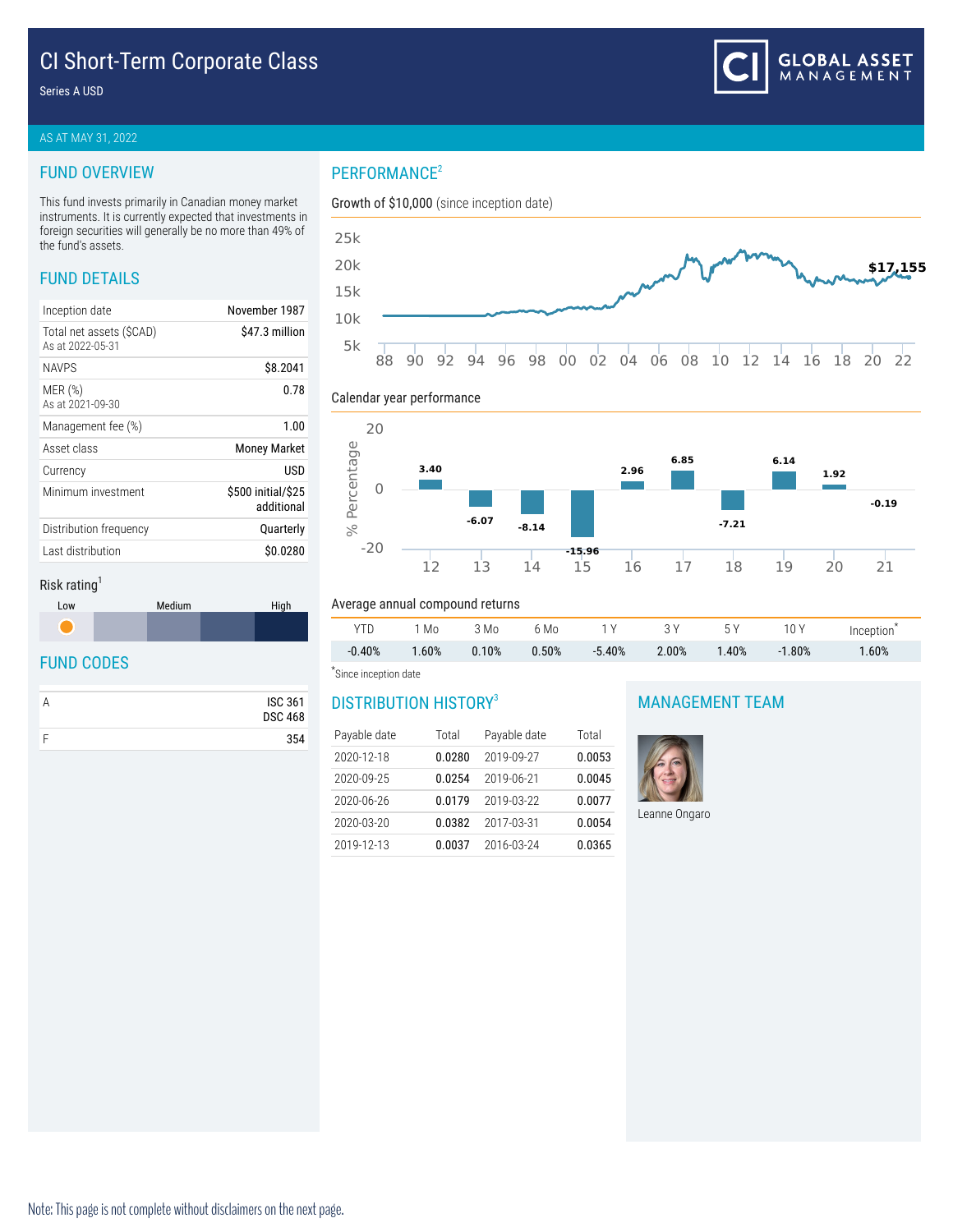# CI Short-Term Corporate Class

Series A USD

## AS AT MAY 31, 2022

# PORTFOLIO ALLOCATIONS<sup>4</sup>

| Asset allocation         | $\%$ | Sector allocation              | $\frac{9}{6}$ | Geographic allocation | $\%$ ) |
|--------------------------|------|--------------------------------|---------------|-----------------------|--------|
| Cash and Equivalents     |      | 87.50 Cash and Cash Equivalent | 87.50         | Canada                | 100.00 |
| Canadian Corporate Bonds |      | 12.50 Fixed Income             | 2.50          |                       |        |

# TOP HOLDINGS

| טטוועבטוו וטו                                       | Sector                   | $(\%)$ |
|-----------------------------------------------------|--------------------------|--------|
| 1. Royal Bank of Canada 1.32% 27-Jun-2022           | Cash and Cash Equivalent | 12.41% |
| 2. Glacier Credit Card Trust 2.05% 20-Sep-2022      | Cash and Cash Equivalent | 10.23% |
| 3. Enbridge Pipelines Inc DN 15-Jun-2022            | Cash and Cash Equivalent | 9.85%  |
| 4. Canadian Imperial Bank Commrce 2.30% 11-Jul-2022 | Cash and Cash Equivalent | 9.39%  |
| 5. HSBC Bank Canada 2.25% 15-Sep-2022               | Cash and Cash Equivalent | 5.61%  |
| 6. Bank of Montreal 2.02% 01-Feb-2023               | Cash and Cash Equivalent | 4.84%  |
| 7. Alberta Province 0.00% 20-Jun-2022               | Cash and Cash Equivalent | 4.02%  |
| 8. Toronto-Dominion Bank 2.06% 31-Jan-2025          | Fixed Income             | 3.20%  |
| 9. HSBC Bank Canada 2.17% 29-Jun-2022               | Cash and Cash Equivalent | 3.16%  |
| 10. Bank of Nova Scotia 0.00% 06-Apr-2023           | Fixed Income             | 3.15%  |
| 11. Bank of Nova Scotia, The BA 08-Mar-2023         | Cash and Cash Equivalent | 3.06%  |
| 12. Toronto-Dominion Bank 1.49% 28-Jun-2023         | Fixed Income             | 2.95%  |
| 13. Manulife Bank of Canada 2.84% 12-Jan-2023       | Cash and Cash Equivalent | 2.32%  |
| 14. BCIMC Realty Corp 3.51% 29-Jun-2022             | Cash and Cash Equivalent | 2.16%  |
| 15. HSBC Bank Canada 2.54% 31-Jan-2023              | Cash and Cash Equivalent | 2.07%  |